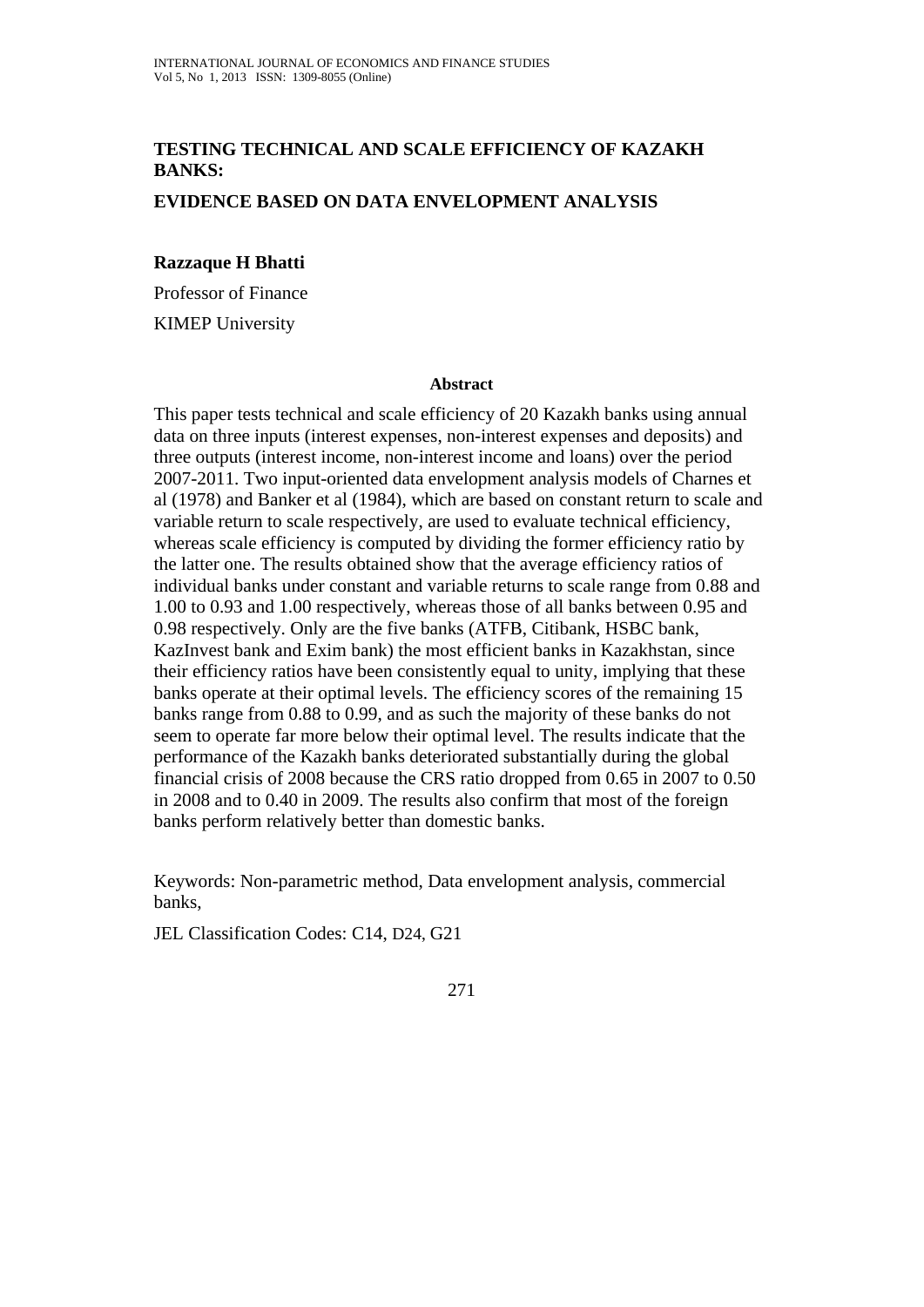# **1. INTRODUCTION**

Over the last two and a half decades, the tremendous amount of work has been conducted on the technical efficiency of commercial banks around the world. Different methods have been applied ranging from the simple financial ratio analysis exploiting data on single input and output to stochastic and nonstochastic frontier approaches utilizing data on multiple inputs and outputs to evaluate the technical efficiency of banks. A bank is said to be technically efficient relative to its peer if it produces either the same level of output with fewer inputs (input-oriented) or more output with the same or fewer inputs (output-oriented), whereas it is said to be efficient in scale if it operates at the minimum of its long-run average costs.

This paper aims to test the technical and scale efficiency of 20 Kazakh banks using the annual data on three inputs and three outputs over the period 2007-2011. This is done by employing the non-parametric linear programming frontier approach based on the data envelopment analysis (DEA) developed by Charnes et al (1978) and Banker et al (1984) to test the technical efficiency under constant return to scale (CRS) and variable return to scale (VRS) respectively. The scale efficiency is computed by dividing the former efficiency ratio by the latter one (CRS/VRS). The motivation of this work lies in three studies conducted earlier by Fries and Taci (2005), Peresetsky (2010) and Khbhakar and Peresetsky (2013) who used the parametric stochastic frontier approach to test the efficiency of commercial banks in transition countries including Kazakhstan and Russia. Fries and Taci (2005) examined the efficiency of 289 banks in 15 post-communist countries over the period 1994-2001 and produced results showing that the Estonian and Kazakh banks are the most efficient. It is shown that the average efficiency ratios of Estonian and Kazakh banks range from 0.82 to 0.86 and 0.78 to 0.83 respectively, whereas those of Russian banks range from 0.46 and 0.70. Peresetsky (2010) and Khbhakar and Peresetsky (2013) noted, however, that there was no significant difference between the efficiency of Kazakh and Russian banks over the later period 2002-2006. In this paper, it is shown that although the efficiency deteriorated greatly during the crisis, the Kazakh banks were capable enough to pick up their efficiency significantly in the later periods. This study is different from the above studies in several respects. First, the study includes the banks that dominate Kazakhstan's financial system and play a vital role in affecting the country's financial stability and economic development. As shown in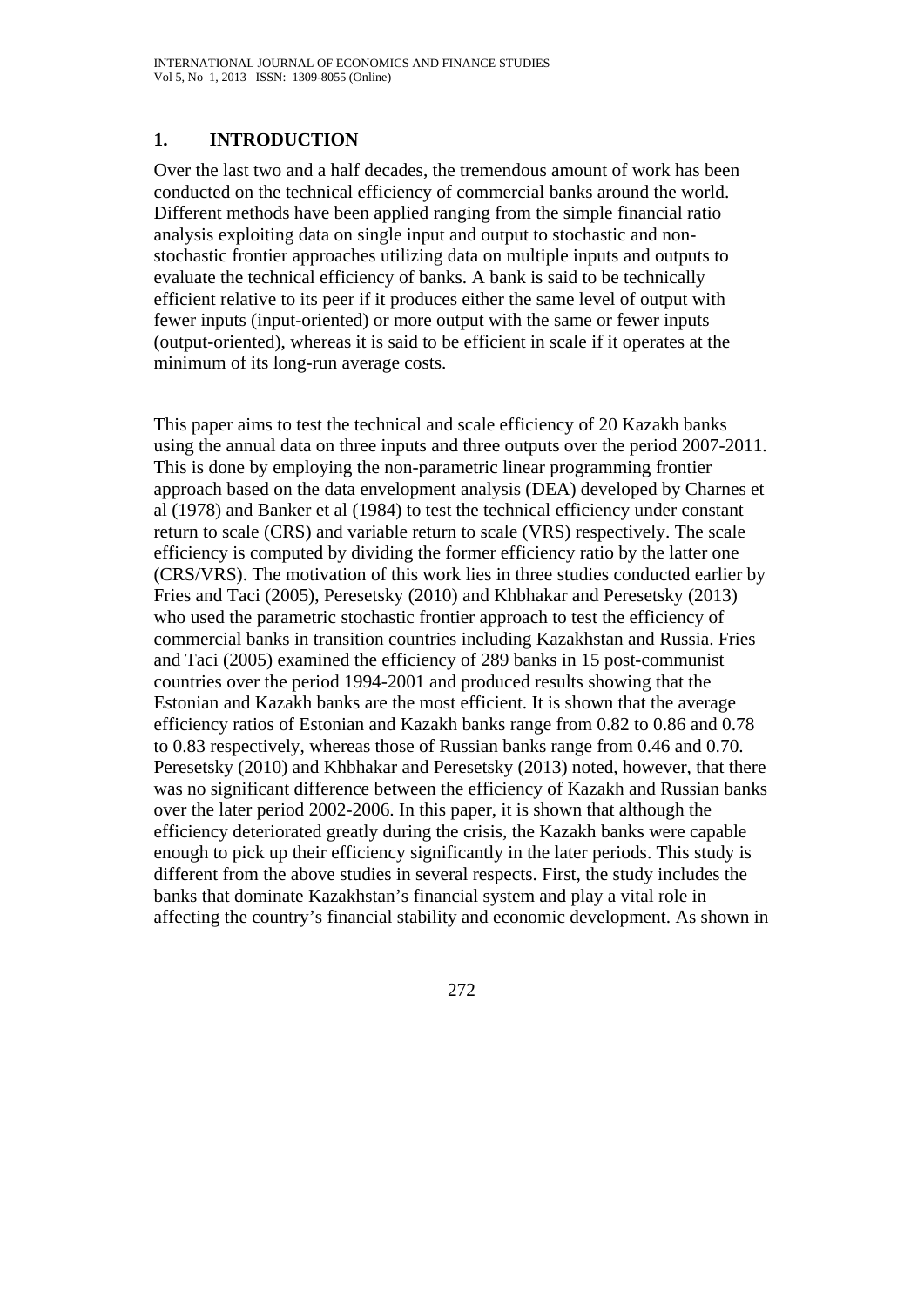Table 1, even though their impact on the country's GDP has reduced significantly over time, the percentage of these banks' assets, deposits and liabilities to GDP is still very high. Besides, as shown in Table 2, these banks constitute almost 100% of the total assets, deposits and loans of the banking system over the period 2007- 2011. It is evident, however, that the banking sector is highly concentrated because only the first six banks capture around 78% of the share in the banking sector.

|                      | 2007     | 2008      | 2009     | 2010     | 2011     |
|----------------------|----------|-----------|----------|----------|----------|
| GDP (bln.KZT)        | 12 849.8 | 15 9 36.5 | 17 007.6 | 19 303.6 | 27 334.1 |
| % of Assets to GDP   | 89.5%    | 73.1%     | 66.2%    | 60.8%    | 44.7%    |
| % of Loans to GDP    | 68.4%    | 57.3%     | 56.2%    | 46.5%    | 37.4%    |
| % of Deposits to GDP | 49.1%    | 42.1%     | 44.8%    | 34.6%    | 27.3%    |

### **Table 1: The Contribution of 20 Banks to GDP**

#### **Table 2: The Relative Position of 20 Banks over the Period 2007-2011**

| <b>Name</b>                                     | <b>Assets</b> | Loans  | <b>Deposits</b> |
|-------------------------------------------------|---------------|--------|-----------------|
| Kazkommertsbank                                 | 20.53%        | 24.00% | 21.79%          |
| <b>BTA Bank</b>                                 | 18.58%        | 22.64% | 15.82%          |
| Halyk Bank Kazakhstan                           | 15.70%        | 12.98% | 17.98%          |
| <b>Bank CenterCredit</b>                        | 8.76%         | 7.44%  | 9.32%           |
| ATFBank                                         | 8.38%         | 8.74%  | 6.35%           |
| <b>Alliance Bank</b>                            | 6.30%         | 6.60%  | 5.68%           |
| Savings bank of Russian Federation              | 1.92%         | 1.58%  | 2.21%           |
| Tsesnabank                                      | 1.89%         | 1.73%  | 2.35%           |
| <b>KASPI BANK</b>                               | 2.65%         | 2.72%  | 2.70%           |
| Eurasian Bank                                   | 2.51%         | 1.99%  | 2.57%           |
| Nurbank                                         | 2.21%         | 2.23%  | 2.13%           |
| Temirbank                                       | 2.08%         | 2.59%  | 2.14%           |
| Citibank Kazakhstan                             | 1.55%         | 0.48%  | 2.14%           |
| <b>HSBC Bank Kazakhstan</b>                     | 1.21%         | 0.72%  | 1.35%           |
| Housing Construction Savings Bank of Kazakhstan | 0.77%         | 0.55%  | 0.48%           |
| KazInvestBank                                   | 0.57%         | 0.55%  | 0.68%           |
| Eximbank Kazakhstan                             | 0.55%         | 0.55%  | 0.40%           |
| Alfa-bank                                       | 0.51%         | 0.29%  | 0.47%           |
| Delta Bank                                      | 0.36%         | 0.36%  | 0.40%           |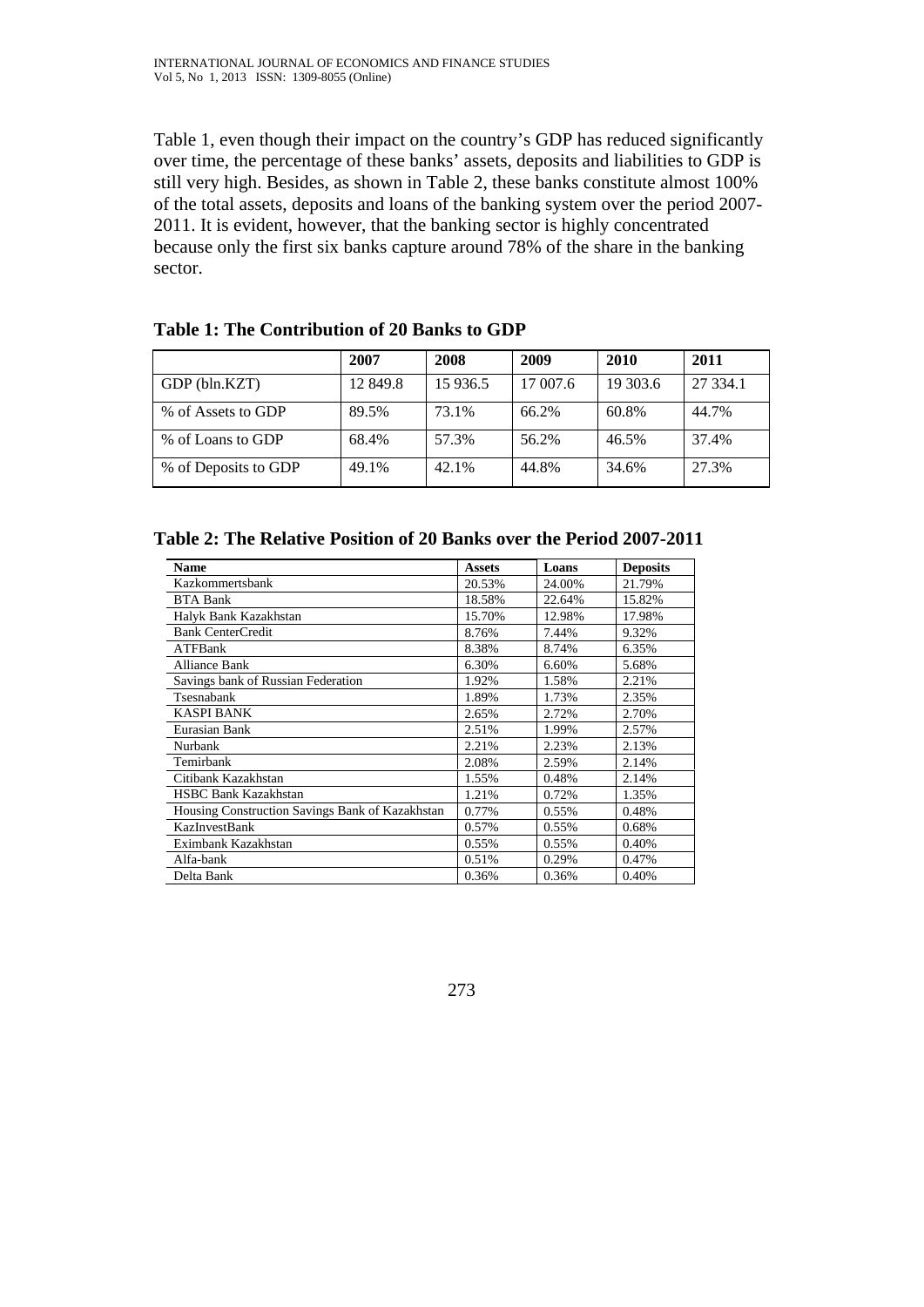Second, unlike earlier studies which employ the parametric stochastic approach, this study uses the non-parametric linear programming approach of DEA to test whether the average efficiency of Kazakh banks is different and higher than that found in earlier studies. Third, the data set used here covers the latter period over which the Kazakh banks are thought to have become financially more viable and efficient and hence the average efficiency scores of individual and all banks are likely to be higher than before. A number of studies (e.g. Hoelscher, 1998; Akimov and Dollery, 2007; and Peresetsky, 2010) have noted that restructuring measures undertaken in Kazakhstan have made the Kazakh banks relatively more efficient and profitable than previously. This is because Kazakhstan has adopted the more advanced banking regulations and supervision requirements including the International Accounting System (IAS) and Basel II norms, which have made the Kazakh banks more advanced than those in other CIS countries. Fourth, the sample includes the crisis period to determine the impact of the crisis on the average efficiency scores of the Kazakh banks. It is also shown whether the performance of foreign banks (which are considered to be generally more efficient than domestic ones) was affected more adversely than domestic banks during the crisis period.

The organization of the rest of the paper is as follows. Section 2 provides a brief account of the evolution the Kazakh banks and bank restructuring reforms, while section 3 presents a review of some selected studies on bank efficiency in transition countries. Section 4 discusses the data used, methodology employed and results obtained about the technical and scale efficiency of the Kazakh banks. The final section concludes the results.

# **2. BANK RESTRUCTURING IN KAZAKHSTAN**

Since independence from the Soviet Union in 1992, the banking system in Kazakhstan has undergone the process of tremendous expansion, contraction, consolidation and restructuring. Immediately after its independence, Kazakhstan adopted a very liberal policy to expand its banking system, and consequently 184 banks had already been established by the end of 1993. Notwithstanding rapid expansion in the banking system, a severe financial disintermediation arose when the private money holdings denominated in the Russian ruble were converted into foreign currencies, and held outside the domestic banks to hedge against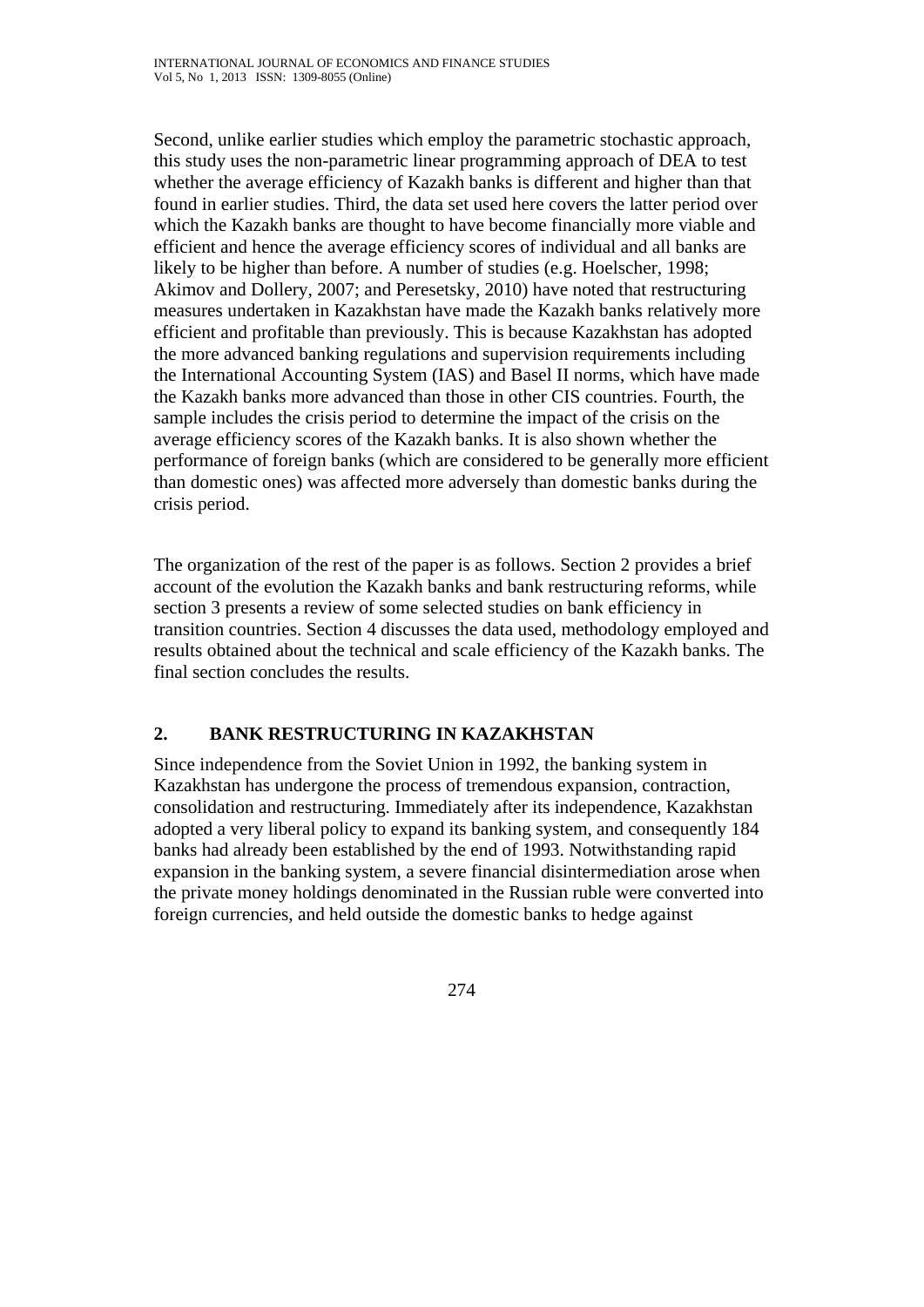accelerated inflation<sup>1</sup>. As a result, the deposit base fell dramatically from 96% of GDP in 1991 to 20% in 1993. From 1992 to mid-1993, Kazakhstan continued using the Russian ruble as its national currency and as such monetary policy remained primarily the responsibility of the central bank of the Russian Republic<sup>2</sup>. Following the collapse of the ruble area in the mid-1993 and completion of the resource transfer from Russia, the tenge was launched as the national currency. The national bank of Kazakhstan (NBK) became fully independent to carry out the country's monetary policy, hence switching its stance from managing credit for state-owned enterprises to controlling the monetary aggregates and regulating the banking operations. The NBK faced several challenges regarding restructuring, modernizing and stabilizing the country's financial system, in particular the banking system. First, the liberal bank licensing policy, which led to establishment of a large number of undercapitalized banks in the country, was required to be changed and tightened. Second, the enormous amount of bank nonperforming loans inherited from the Soviet Union, which constituted around 11% of GDP, need to be managed. Because these loans remained unclassified, they overstated the net worth of many banks. Third, the solvency of the stateowned banks (in which the majority of the deposits were held) created a great potential threat for a generalized collapse of the banking system in Kazakhstan. Thus the NBK had to assign a top priority not only to tighten its bank licensing policy and improve the profitability of its state-owned banks but also to enforce and implement fully prudential regulations and supervision requirements. Besides, it had to undertake appropriate measures to help banks manage their nonperforming loans to avoid a generalized collapse of the banking system. For these objectives, the NBK introduced wide-ranging financial sector reforms over the period  $1992-2002^3$ , these can be summarized as follows.

First, measures were undertaken to tighten the bank licensing policy, increasing the total number of banks (184) by just 7 to 191 by the end of 1994. Second, prudential requirements were implemented strictly to ensure stability in the banking system. In 1993, the minimum legal capital requirement for the existing and new banks was increased from 5 million ruble for all banks to 200 million

 $\overline{a}$ 

 $3$ See Jermakwicz and Arishev (1996) and Hoelscher (1998) for a detailed analysis of the evolution, development and restructuring of the banking system in Kazakhstan, and Akimov and Dollery (2007) for the evaluation of the financial system reforms in Kazakhstan.



<sup>&</sup>lt;sup>1</sup>See Hoelscher (1998).

 $2$ See Balino et al (1997).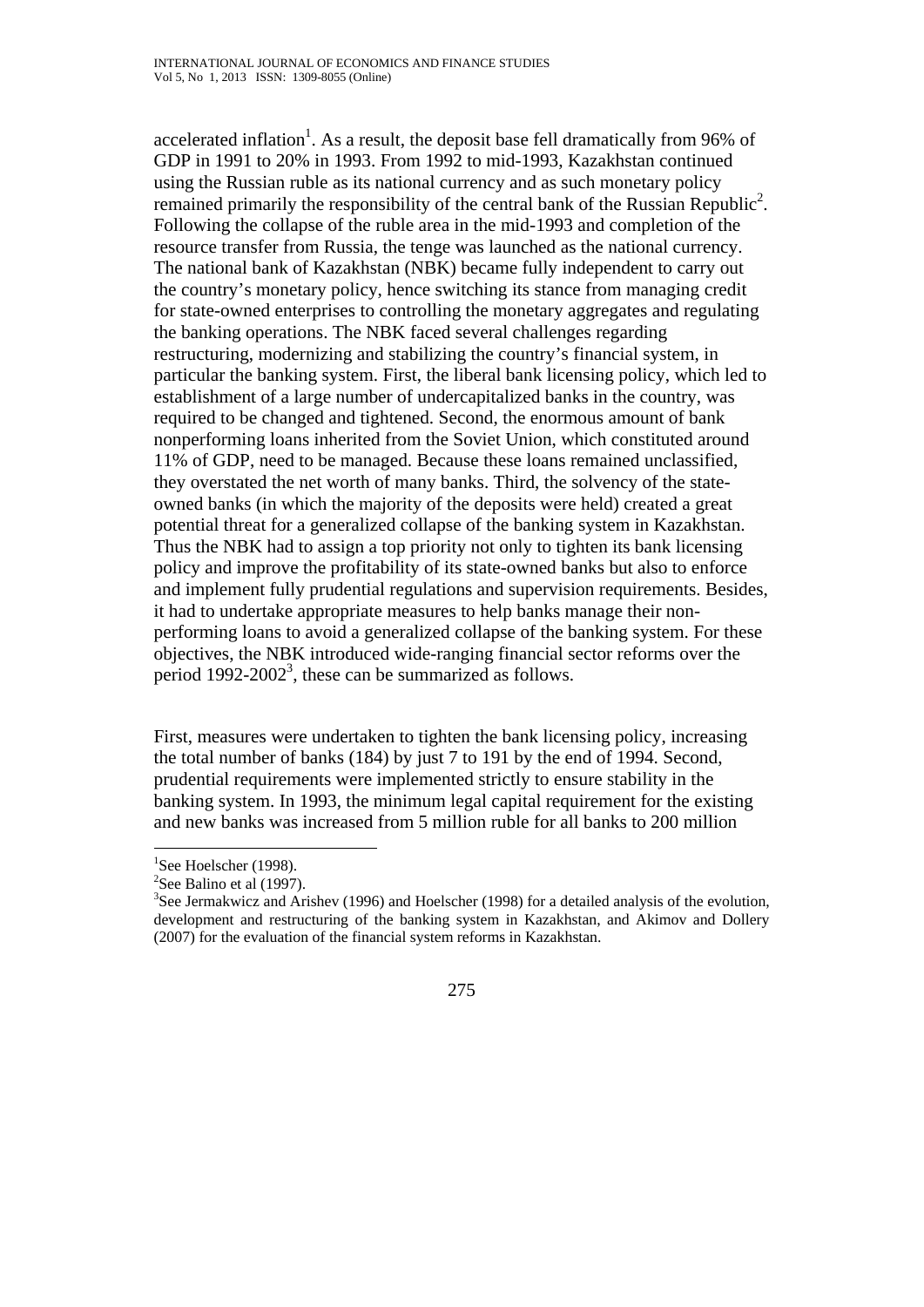ruble (approximately U\$200,000) and for a joint venture banks to U\$ 1 million. In April 1994, to conduct general banking transactions the minimum capital requirement was set at U\$500,000 and U\$1.5 million to obtain a license for carrying out foreign currency transactions. Besides, strict actions were taken against poorly capitalized non-viable banks. As a consequence, of 130 registered banks 60 were liquidated, reducing the total number of banks to just 130 in 1995 and 83 in 1997. Moreover, of 130 registered banks only 37 banks were granted the license to conduct general banking transactions and 48 to conduct foreign currency transactions. Third, a centralized approach<sup>4</sup> was adopted to manage nonperforming loans, thereby shifting a portion of loan to each of the three newly created debt resolution institutions: (i) the Rehabilitation Bank (RB), the Agricultural Support Fund (ASF) and Exim Bank<sup>5</sup>. Fourth, in 1995 the NBK adopted prudential norms, establishing regulations for banks' liquidity, lending limits, insider transactions and reserve requirements. In 1996, requirements were introduced for loan reclassification, loan loss reserves and capital adequacy. During 1995-1996, the NBK undertook several measures to improve the supervision of banks: (i) the staff size for the Banking Supervision Department was increased from 16 to 112 to conduct on-site inspections to evaluate banks' financial position, management quality, risk management capability and compliance with prudential regulations, (ii) off-site inspection was enhanced by introducing a standardized reporting form making banks financial reports more informative and allowing the results of the off-site analysis to be linked with those of the on-site examinations, (iii) actions were taken against banks which were identified as unsafe and unsound, (iv) banks were required to resubmit their business plans, detailing their present financial condition, compliance with

 4 Three approaches can be used to restructure bad loans: (i) the centralized approach, which is usually strongly supported by the World Bank and which requires the creation of such a separate financial institutions as the Consolidation Bank (in Czech Republic) or the Rehabilitation Bank (in Kazakhstan), (ii) the decentralized approach (in Poland) placing the main responsibility for bad loan restructuring with commercial banks by classifying loans into performing (standard) and nonperforming loans and creating a new organization units, workout departments, to manage the bad loan portfolio and (iii) the laissez-faire approach (in Russia), the market conforming approach (in which no government action is required), requiring dissolution of banks with bad loans and emergence of new banks not burdened with old loans and old management practices. For a detailed discussion, see Jemkowicz and Irishev (1996; pp. 35-36).

<sup>&</sup>lt;sup>5</sup> According to this policy, the RB took over the loan of 45 of the largest insolvent enterprises, and gave priority to rehabilitation rather liquidation, developing comprehensive downsizing activities such severance pay and social asset disposal. By the end of 1996, 28 enterprise of a total of 42 had either been privatized (22) or liquidated (6).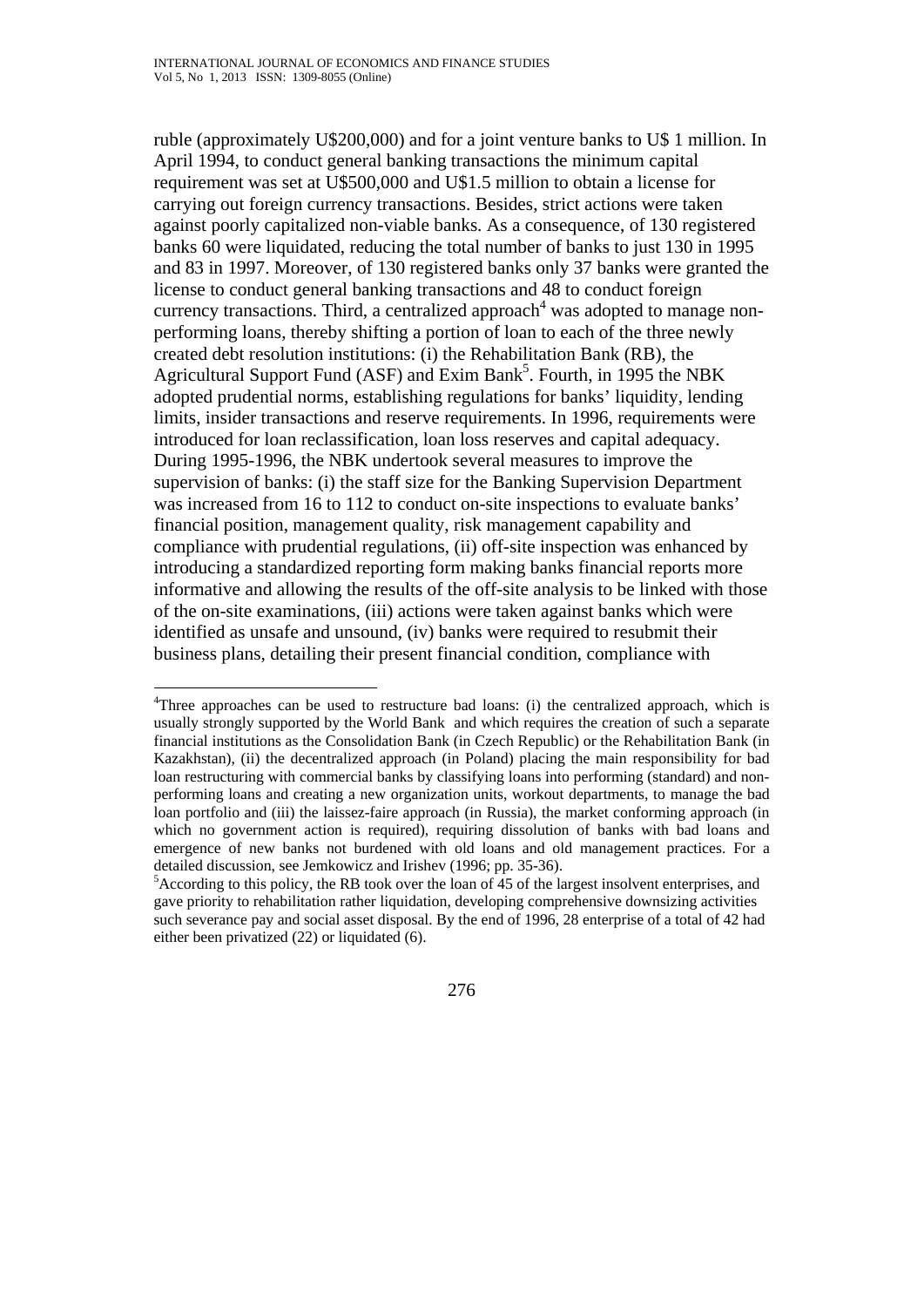prudential standards and programs for meeting all prudential requirements within the next five years. In 1995, actions were taken against 37 banks engaged in unsound banking practices and as such 33 banks were liquidated with a paid-in capital of less than KZT5 billion, with no loan loss provisioning, and mergers were encouraged of weaker banks with stronger ones. Liquidation proceedings were initiated against the banks which failed to develop a satisfactory business plan, while those fulfilling the requirements were asked to shorten the transition period from five to three years to benefit from such incentives as having the privilege (i) to own stocks in investment companies, (ii) participate in the NBK's credit auctions, (iii) to conduct international operations (iv) to issue bonds, certificates and checks and (v) to act as a custodian of corporate securities. In sum, Kazakhstan has been very successful in laying down the foundations for a strong and efficient banking system by initiating structural reforms and ensuring consistency in the implementation of these reforms.

## **3. EXISTING EVIDENCE ON BANK EFFICIENCY**

A few studies have been undertaken to evaluate the restructuring reforms and technical efficiency of commercial banks in Kazakhstan. Jermakowicz and Irishev (1996) were the first to analyze the evolution and restructuring of commercial banks in Kazakhstan. A conclusion that emerges from this study is that although significant progress has been achieved by banking reforms in Kazakhstan, yet there are still some weaknesses in the financial system that need to be addressed. Hoelscher (1998) evaluates the financial sector restructuring reforms in Kazakhstan and the financial conditions that prevailed in the country during the period following its independence. The major lessons that are drawn from this study include the following. First, the financial sector reforms (of slowing bank licensing, tightening prudential regulations and dealing with nonperforming loans) were largely successful in establishing an efficient financial system in Kazakhstan. Second, the authorities were successful in preventing a generalized collapse of the banking system. The shrinking of the system in the second half of the restructuring period, including the failure of one of the top five banks in the system, did not provoke a general run on the banking system.

Fries and Taci (2005) were the first test the technical efficiency of 289 banks in 15 post-communist East European countries – 19 banks in Bulgaria, 35 in Croatia,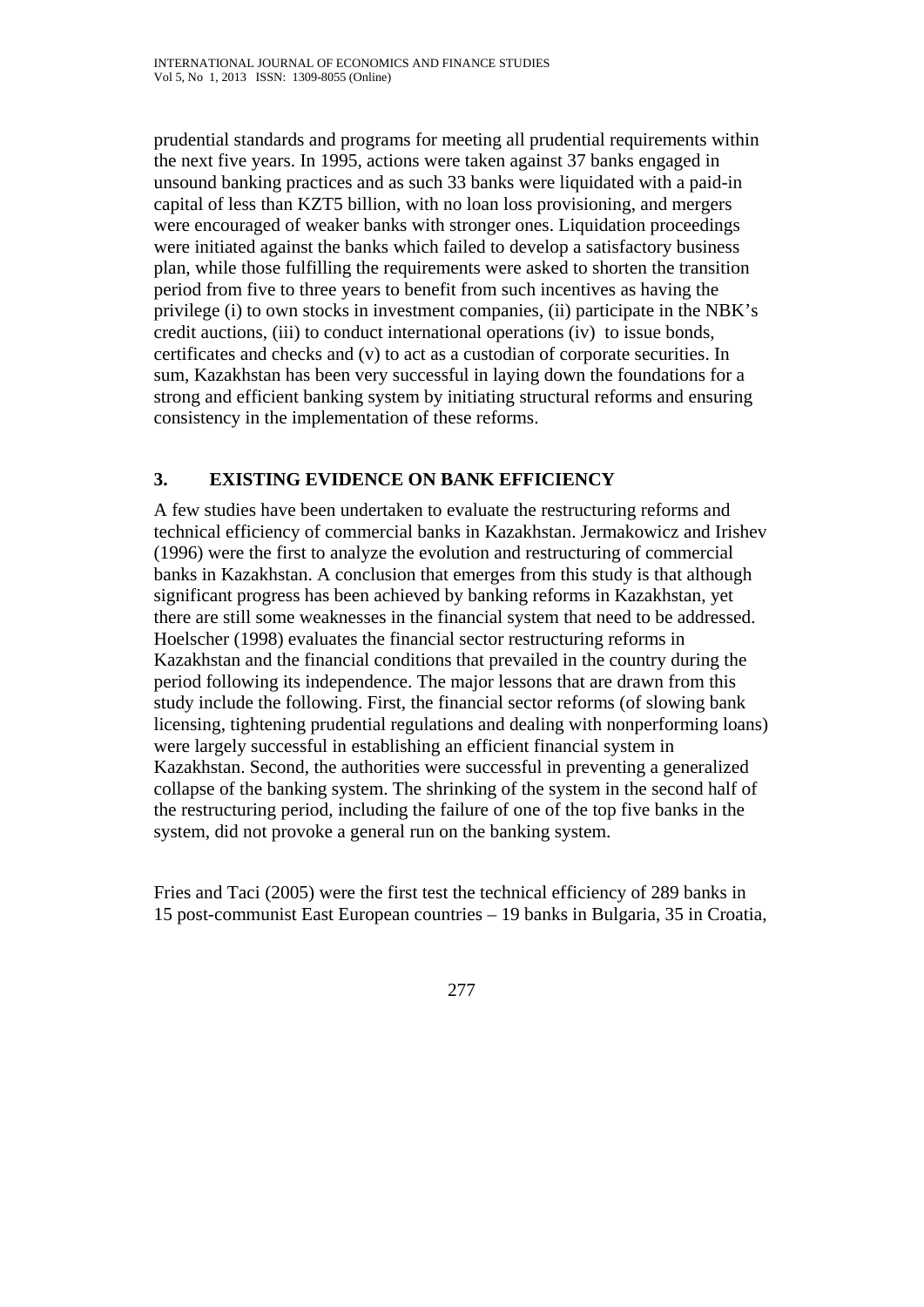23 in the Czech Republic, 4 in Estonia, 8 in Macedonia, 24 in Hungary, 10 in Kazakhstan, 19 Latvia, 10 in Lithuania, 36 in Poland, 7 in 48 in Russia, 5 in the Slovak Republic, 17 in Slovenia and 14 in Ukraine – over the period of 1994- 2001. Employing the translog specification of the cost function and using the intermediation approach to determining the inputs and outputs, together with their relevant prices<sup>6</sup>, they obtained results indicating that commercial banks in such countries as Estonia, Kazakhstan, Latvia, Lithuania, Slovakia, and Slovenia are the most efficient. The average efficiency scores of 10 Kazakh banks with and without country-level factors range from 0.78 to 0.83 respectively, whereas those of 48 Russian banks range from 0.46 and 0.70. This implies that the Kazakh banks were much more efficient than Russian banks. However, results were obtained in sharp contrast with these findings by Peresetsky (2010) who compared the relative cost efficiency of 16 Kazakh and 78 Russian banks over the period 2002-2006. He was skeptical of the findings obtained by Fries and Taci (2005) because they examined efficiency over the period 1994-2001 including the period of global financial crisis (2008), which is likely to cause an outlier in the data and hence bias in the estimates. It is shown that the effect of higher efficiency of the Kazakh banks disappears when this outlier in the data is properly taken into account. Besides, Fries and Taci (2005) employed a model with two inputs (deposits and loans) and one price (the ratio of operation expenditures to total assets) neglecting borrowings of the Kazakh banks, which were especially higher during the crisis period and affected favorably the efficiency estimates. It is argued that the effect of higher efficiency of the Kazakh banks disappears when the country-level variables allowing such differences as taxes, interest rates, legislation and borrowings are incorporated in the cost function. Peresetsky (2010) employs two models to test the efficiency of the Kazakh and Russian banks. The first model uses loans as single output and the prices such three factors as labor, fixed capital and funds. The second model uses three outputs such as loans, deposits and borrowings and two prices such as labor and fixed capital. The results based on both models show no significant difference in the efficiency of banks between the two countries. The results also show that most banks in the two countries are cost inefficient. However, the banks seem to be more costs efficient when the model with three outputs is used rather than when the model with a single output is used. These results are also supported by Khbhakar and Peresetsky (2013) who confirm that there is no any significant difference in the efficiency of banks in Kazakhstan

 $\overline{a}$ 

<sup>&</sup>lt;sup>6</sup>The authors used two outputs (deposits and loans) and the ratio of operation expenditures to total assets as a single price.

<sup>278</sup>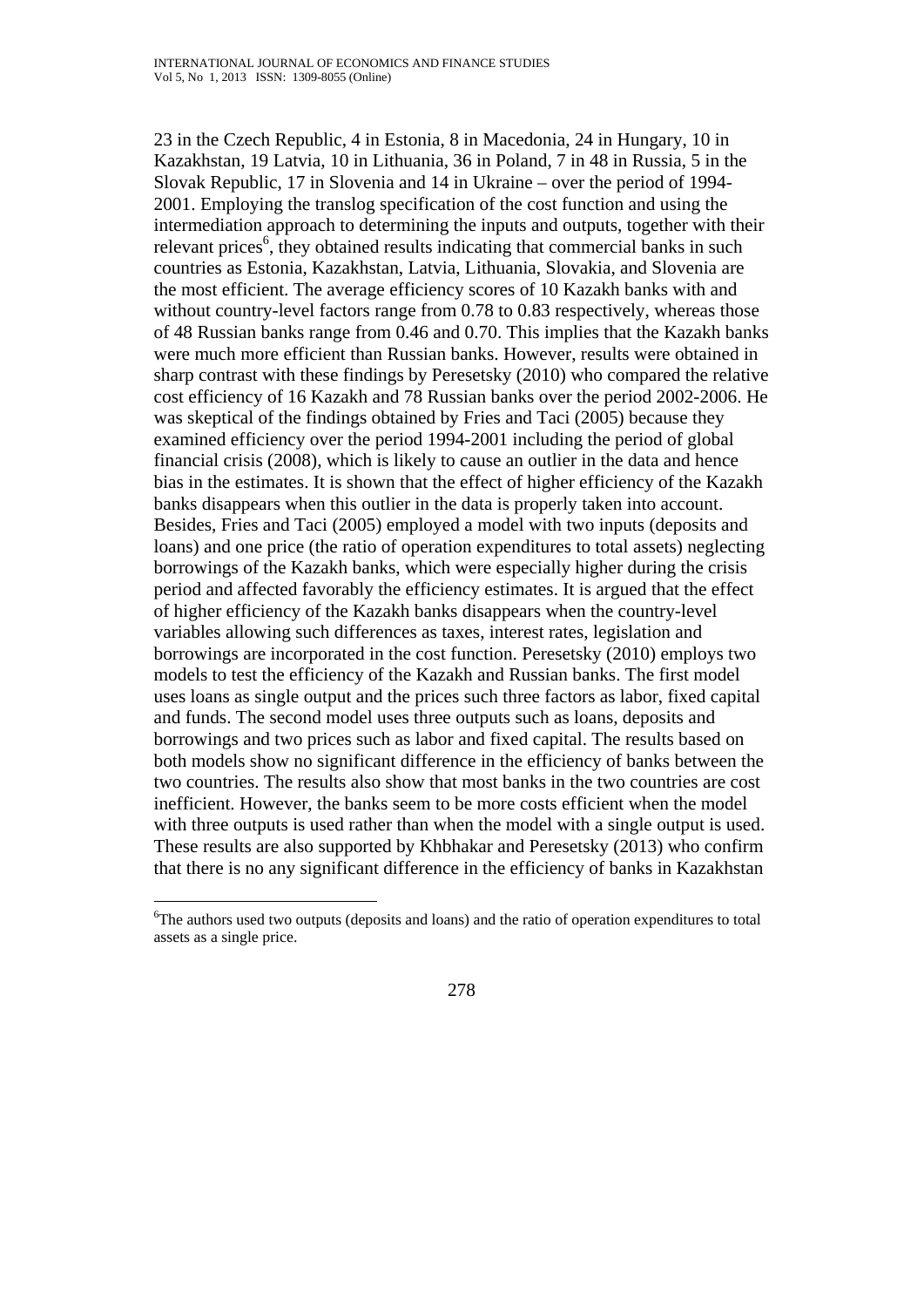and Russia, and that many of the banks in both the countries operate below their optimal size.

# **3. DATA, METHODOLOGY AND EMPIRICAL RESULTS**

Technical and scale efficiency of 20 Kazakh banks is tested using annual data on three inputs (interest expenses, non-interest expenses and deposits) and three outputs (interest income, non-interest income and loans) over the period 2007- 2011. The data are obtained from the National Bank of Kazakhstan.

The technical and scale efficiency of the 20 Kazakh banks is tested using the DEA methods of Charnes et al (1978) and Banker et al (1984). Results, as reported in Table 3 and Table 4, show that five banks such as ATFB, Citibank, HSBC bank, KazInvest bank and Exim bank are the most efficient banks, since their efficiency ratios are consistently equal to unity over the sample period.

| <b>Banks</b>                             | <b>CRS</b> | <b>VRS</b> | SЕ   |
|------------------------------------------|------------|------------|------|
| Kazkommertsbank                          | 0.95       | 1.00       | 0.95 |
| <b>BTA Bank</b>                          | 0.98       | 1.00       | 0.98 |
| Halyk Bank Kazakhstan                    | 0.90       | 1.00       | 0.90 |
| <b>Bank CenterCredit</b>                 | 0.91       | 1.00       | 0.91 |
| <b>ATFBank</b>                           | 1.00       | 1.00       | 1.00 |
| <b>Alliance Bank</b>                     | 0.88       | 0.94       | 0.94 |
| Savings bank of Russian Federation       | 0.94       | 1.00       | 0.94 |
| Tsesnabank                               | 0.90       | 0.93       | 0.97 |
| <b>KASPI BANK</b>                        | 0.98       | 1.00       | 0.98 |
| Eurasian Bank                            | 0.86       | 0.97       | 0.89 |
| Nurbank                                  | 0.96       | 0.97       | 0.99 |
| Temirbank                                | 0.92       | 0.98       | 0.94 |
| S Citibank Kazakhstan                    | 1.00       | 1.00       | 1.00 |
| <b>HSBC Bank Kazakhstan</b>              | 1.00       | 1.00       | 1.00 |
| <b>Housing Construction Savings Bank</b> | 0.93       | 1.00       | 0.93 |
| <b>KazInvestBank</b>                     | 1.00       | 1.00       | 1.00 |
| <b>Eximbank Kazakhstan</b>               | 1.00       | 1.00       | 1.00 |
| Alfa-bank                                | 0.93       | 0.93       | 1.00 |
| Delta Bank                               | 0.94       | 0.96       | 0.97 |
| SenimBank                                | 0.99       | 1.00       | 0.99 |
| Percentage of Efficient Banks            | 25%        | 65%        | 25%  |

Table 3: Average Technical and Scale Efficiency over the Period 2007-2011.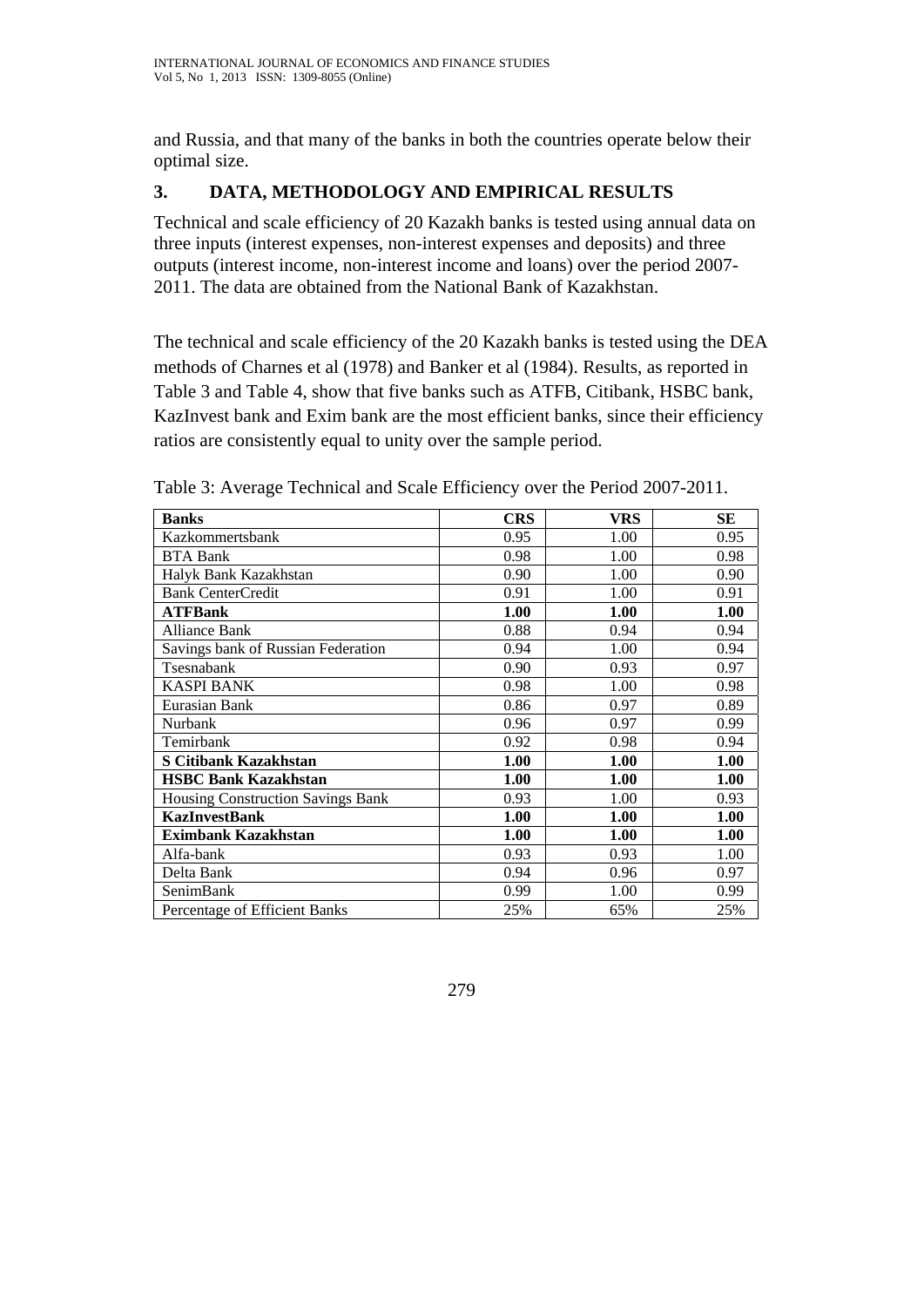Although the average efficiency ratios of the remaining 15 banks are below the unity value (indicating that they are relatively inefficient than their peers), yet they tend to operate at a level which is not very far from the efficiency level since their efficiency ratios are very close to one, ranging between 0.86 and 0.98. The results indicate that the performance of the Kazakh banks deteriorated substantially during the global financial crisis of 2008 because CCR ratio dropped from 0.65 in 2007 to 0.50 in 2008 and to 0.40 in 2009. The results also show that most of the foreign banks perform relatively better than domestic banks, evidence which is consistent with those of previous studies.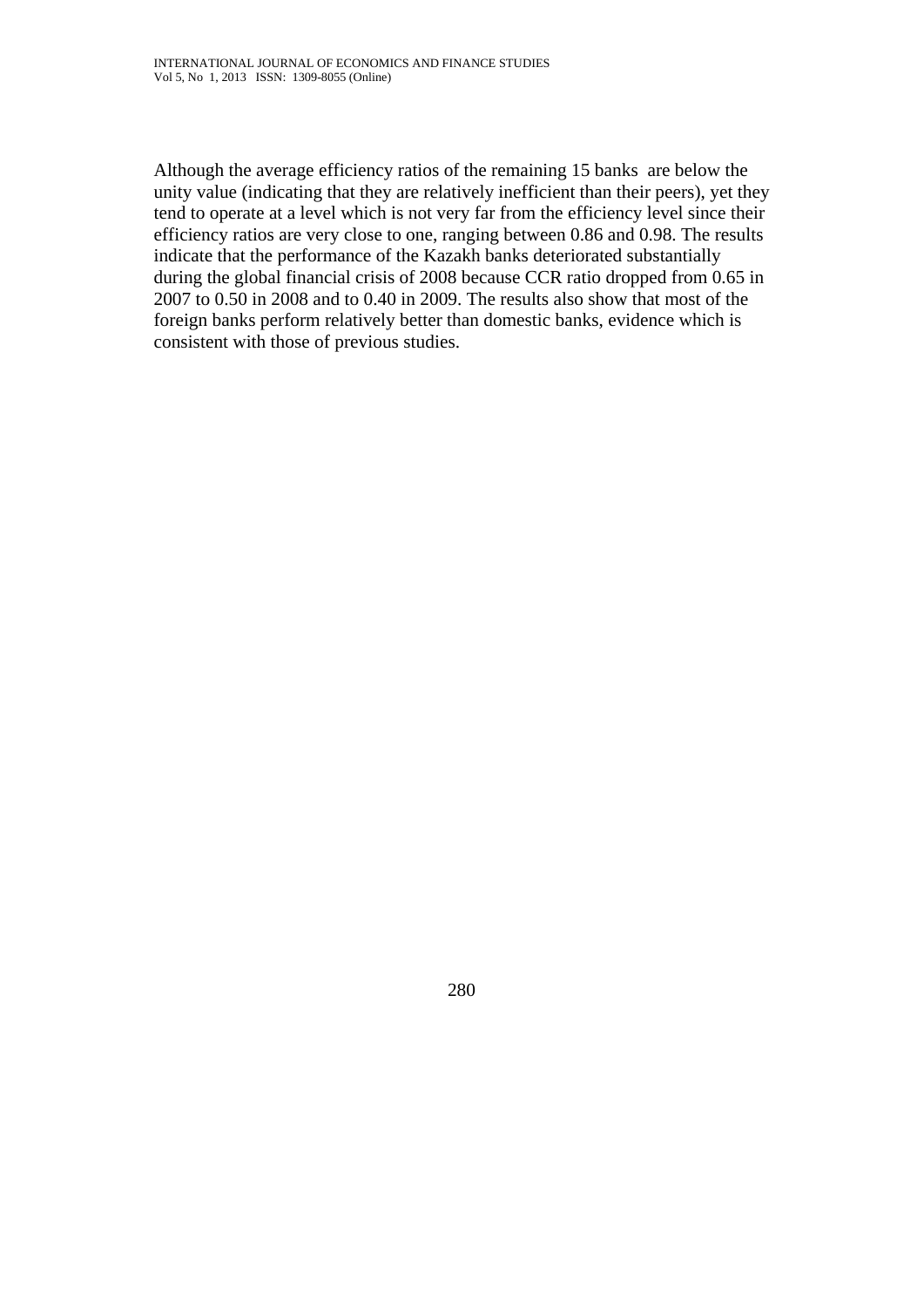|                                    |      |         | 2007     |                |        | 2008                |            |               | 2009      |            |      | 2010      |            | 2011     |           |
|------------------------------------|------|---------|----------|----------------|--------|---------------------|------------|---------------|-----------|------------|------|-----------|------------|----------|-----------|
| <b>Banks</b>                       | CRS  | VRS SE  |          | <b>CRS</b>     | VRS SE |                     | <b>CRS</b> | VRS           | <b>SE</b> | <b>CRS</b> | VRS  | <b>SE</b> | <b>CRS</b> | VRS      | <b>SE</b> |
| Kazkommertsbank                    | 0.87 | 1.00    | 0.87     | 0.86           | 1.00   | 0.86                | 1.00       | 1.00          | 1.00      | 1.00       | 1.00 | 1.00      | 1.00       | $1.00\,$ | 1.00      |
| <b>BTA Bank</b>                    | 1.00 | 1.00    |          | $1.00 \, 0.97$ | 1.00   | 0.97                | 0.92       | 1.00          | 0.92      | 1.00       | 1.00 | 1.00      | 1.00       | 1.00     | 1.00      |
| Halyk Bank Kazakhstan              | 0.89 | 1.00    |          | $0.89 \, 0.85$ | 1.00   | 0.85                | 0.89       | $1.00\,$      | 0.89      | 0.91       | 1.00 | 0.91      | 0.97       | 1.00     | 0.97      |
| <b>Bank CenterCredit</b>           | 0.94 | 1.00    |          | $0.94 \, 0.99$ | 1.00   | 0.99                | 0.93       | 1.00          | 0.93      | 0.68       | 1.00 | 0.68      | 1.00       | 1.00     | 1.00      |
| <b>ATFBank</b>                     | 1.00 | 1.00    | $1.00\,$ | 1.00           | 1.00   | 1.00                | $1.00\,$   | $1.00\,$      | 1.00      | 0.98       | 1.00 | 0.98      | 1.00       | 1.00     | 1.00      |
| <b>Alliance Bank</b>               | 1.00 | 1.00    | 1.00     | 1.00           |        | 1.00 1.00           | 0.40       | 0.70          | 0.57      | 1.00       | 1.00 | $1.00\,$  | 1.00       | 1.00     | 1.00      |
| Savings bank of Russian Federation | 1.00 | 1.00    | 1.00     | 1.00           | 1.00   | 1.00                | 0.82       | 1.00          | 0.82      | 0.88       | 1.00 | 0.88      | 1.00       | 1.00     | 1.00      |
| Tsesnabank                         | 0.82 | 0.84    |          | $0.98$ 0.71    | 0.79   | 0.90                | 0.97       | 1.00          | 0.97      | 0.97       | 1.00 | 0.97      | 1.00       | 1.00     | 1.00      |
| <b>KASPI BANK</b>                  | 1.00 | 1.00    | 1.00     | 0.95           | 1.00   | 0.95                |            | $0.96$ 1.00   | 0.96      | 1.00       | 1.00 | 1.00      | 1.00       | 1.00     | $1.00\,$  |
| Eurasian Bank                      | 0.95 | 0.95    | $1.00\,$ | 0.92           | 0.98   | 0.94                | 0.68       | 0.94          | 0.72      | 0.77       | 0.98 | 0.77      | 1.00       | 1.00     | 1.00      |
| Nurbank                            | 1.00 | 1.00    | 1.00     | 0.97           | 1.00   | 0.97                | 0.96       | 1.00          | 0.96      | 0.90       | 0.90 | 0.90      | 0.96       | 0.96     | 0.96      |
| Temirbank                          | 1.00 | 1.00    | 1.00     | 0.94           | 1.00   | 0.94                | 0.64       | 0.89          | 0.73      | 1.00       | 1.00 | 1.00      | 1.00       | 1.00     | 1.00      |
| Citibank Kazakhstan                | 0.98 | 1.00    |          |                |        | 0.98 1.00 1.00 1.00 |            | $1.00$ $1.00$ | 1.00      | 1.00       | 1.00 | 1.00      | 1.00       | 1.00     | 1.00      |
| HSBC Bank Kazakhstan               | 1.00 | 1.00    | 1.00     | 1.00           | 1.00   | 1.00                | 1.00       | 1.00          | 1.00      | 1.00       | 1.00 | 1.00      | 1.00       | 1.00     | 1.00      |
| Housing Construction Savings Bank  | 0.64 | 1.00    |          | $0.64$ 1.00    |        | $1.00$ $1.00$       |            | $1.00$ $1.00$ | 1.00      | 1.00       | 1.00 | 1.00      | 1.00       | 1.00     | 1.00      |
| <b>KazInvestBank</b>               | 1.00 | 1.00    |          | $1.00$ $1.00$  |        | $1.00$ $1.00$       |            | $1.00$ $1.00$ | 1.00      | 1.00       | 1.00 | 1.00      | 1.00       | 1.00     | 1.00      |
| Eximbank Kazakhstan                | 1.00 | 1.00    |          |                |        | 1.00 1.00 1.00 1.00 |            | $1.00$ $1.00$ | 1.00      | 1.00       | 1.00 | 1.00      | 1.00       | 1.00     | $1.00\,$  |
| Alfa-bank                          | 1.00 | 1.00    |          | $1.00$ $1.00$  |        | $1.00$ $1.00$       | 0.91       | 0.92          | 0.99      | 0.75       | 0.76 | 0.75      | 1.00       | 1.00     | $1.00\,$  |
| Delta Bank                         | 0.93 | 0.93    |          | 1.00 0.92      | 0.95   | 0.97                | 0.86       | 0.94          | 0.91      | 1.00       | 1.00 | 1.00      | 0.99       | 1.00     | 0.99      |
| SenimBank                          | 1.00 | 1.00    |          | $1.00$ $1.00$  | 1.00   | 1.00                | 1.00       | 1.00          | 1.00      | 1.00       | 1.00 | 1.00      | 0.97       | 1.00     | 0.97      |
| Mean                               | 0.95 | 0.99    |          | $0.96$ 0.95    | 0.99   | 0.97                | 0.90       | 0.97          | 0.93      | 0.94       | 0.98 | 0.94      | 0.99       | 1.00     | 0.99      |
| <b>Standard Deviation</b>          | 0.09 | 0.04    |          | $0.09$ 0.07    | 0.05   | 0.05                | 0.16       | 0.07          | 0.12      | 0.10       | 0.06 | 0.10      | 0.01       | 0.01     | 0.01      |
| Percentage of Efficient Banks      |      | 60% 85% |          |                |        | 65% 50% 85% 50%     | 40%        | 75%           | 40%       | 60% 85%    |      | 60% 80%   |            | 95%      | 80%       |

Table 3: Technical and Scale of Efficiency Scores of Individual Banks

## **5. CONCLUSION**

This paper has evaluated the technical and scale efficiency of 20 Kazakh banks over the period 2007-2011. Results based on DEA show that of 20 banks only 5 banks have been consistently efficient even during the global financial crisis period of 2008. Thus on average 25% of the Kazakh banks have been the most efficient. Although the average efficiency ratios of the remaining 15 banks are below the unity value (indicating that they are relatively inefficient than their